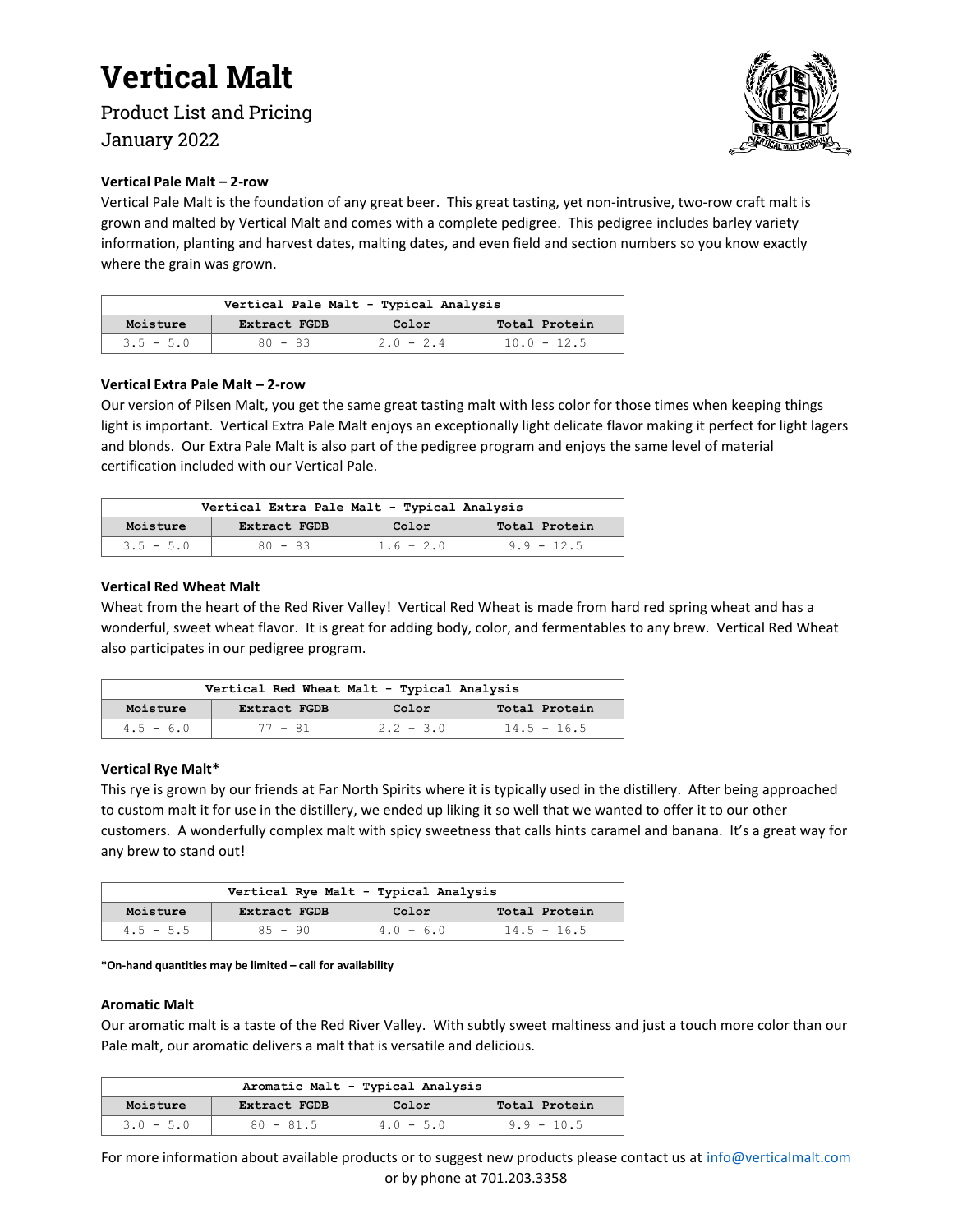Product List and Pricing January 2022



### **Caramel/Crystal Malt\***

Our caramel and crystal malts add color and flavor to any brew. Made using the same great barley and malted under highly controlled conditions we can turn up the heat for a more intense malt sweetness and range of colors from 20° - 120° L.

| Caramel/Crystal Malt - Typical Analysis |              |            |               |
|-----------------------------------------|--------------|------------|---------------|
| Moisture                                | Extract FGDB | Color      | Total Protein |
| $3.0 - 4.0$                             | $78 - 80$    | $20 - 120$ | $9.9 - 10.5$  |

**\*On-hand quantities may be limited – call for availability**

#### **Testing out our Munich Malt!**

For sweetness and color look no further than our developing Munich Malt. Our Munich malt has been kilned in the traditional European style to provide the sweet and nutty complexity you need in your ales and lagers. While technically still in development, we are happy with the testing and think you will be too. For best results with the test malt, we recommend usage rates at no more than fifty percent.

| Test Munich - Typical Analysis                     |           |          |             |  |
|----------------------------------------------------|-----------|----------|-------------|--|
| Moisture<br>Total Protein<br>Extract FGDB<br>Color |           |          |             |  |
| $4.5 - 5.5$                                        | $80 - 83$ | $8 - 10$ | $10 - 11.5$ |  |

#### **Porter Malt\***

With a rich roasted/coffee flavor, our porter malt is a great addition to any porter or stout. Hints of sweetness reminiscent of burnt marshmallow balance the dry-roasted coffee flavor. Our porter malts are made to order for an extra punch of freshness and aroma.

| Porter Malt - Typ. Analysis |             |  |  |
|-----------------------------|-------------|--|--|
| Moisture                    | Color       |  |  |
| $5.0$ Max                   | $300 - 375$ |  |  |

**\*Please call ahead for quantities over 50lbs.**

you expect from Vertical Malt

#### **Quick Oat Flakes**

From hazy IPA's to Oatmeal stouts, Vertical Malt offers quick oat flakes for your brewing needs. Our quick oat flakes deliver a smooth drinking beer or velvety mouthfeel to compliment your hop profile. Currently sourced from Canada and rolled by our friends at MGI Grain in East Grand Forks. While the processing of the oats will remain the same, our goal is to bring the cultivation of the oats in-house in the very near future allowing us to provide the same pedigree you expect from Vertical Malt

#### **Custom Malt**

If you are a brewer with a dream of something special and unique, we want to hear about it! We've developed several custom malts for brewers, distillers, and growers who all share the same passion for innovation and adventure. For more information on our capabilities for developing custom malts please call us at 701.203.3358.

For more information about available products or to suggest new products please contact us at [info@verticalmalt.com](mailto:info@verticalmalt.com) or by phone at 701.203.3358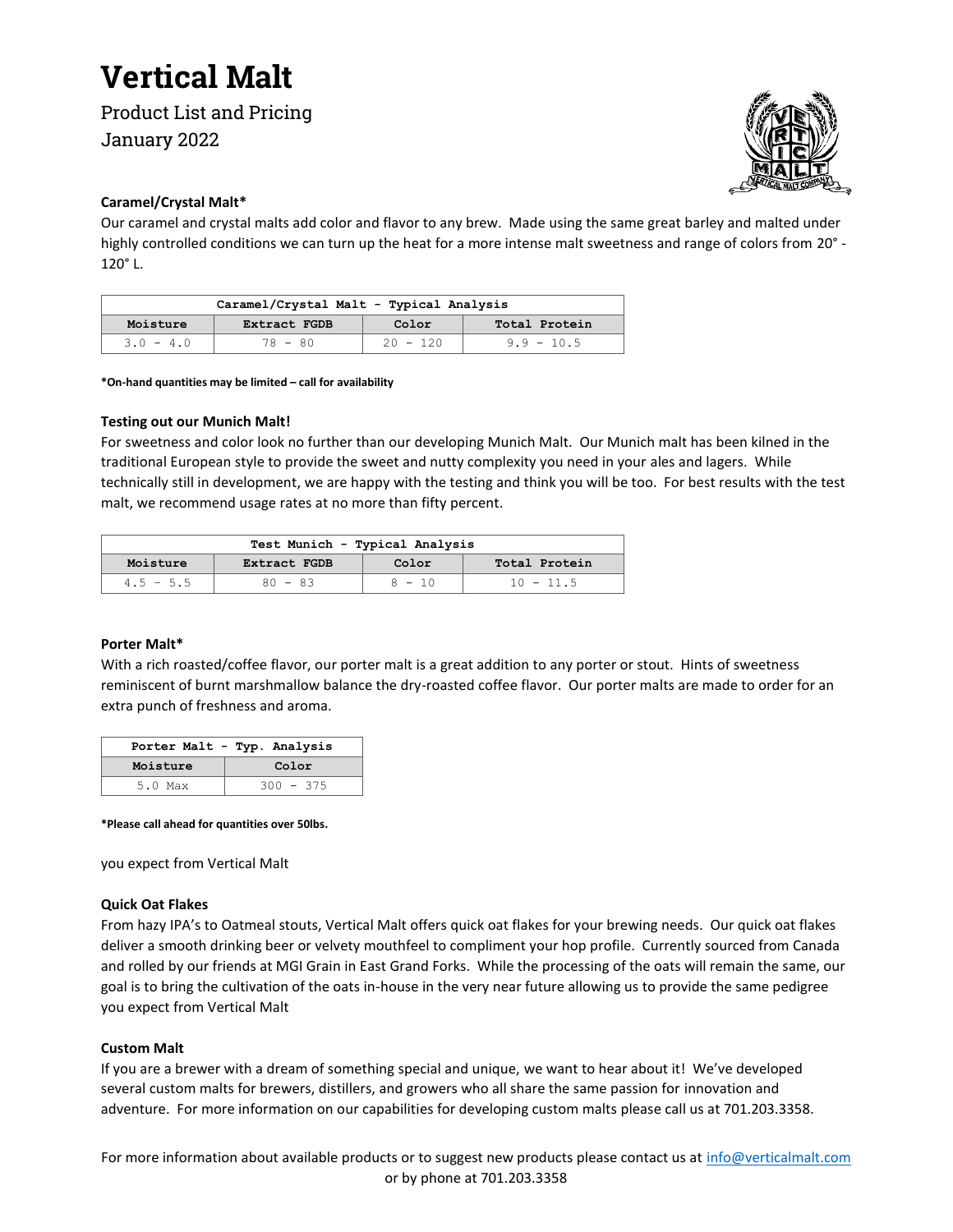Product List and Pricing January 2022

## **Malts in Development**

We are constantly looking for ways to bring new and unique flavors to beer. If you have any interest in seeing some of our experimental malt and grain products, please let us know. Something you'd like to see that isn't on our indevelopment list? Let us know!

### **Currently in development**

Chocolate Black Smoked 6-row varieties

Raw Roasted Grains Triticale Kernza **Oats** 

Heritage Grains Landrace Barley Ancient Grains